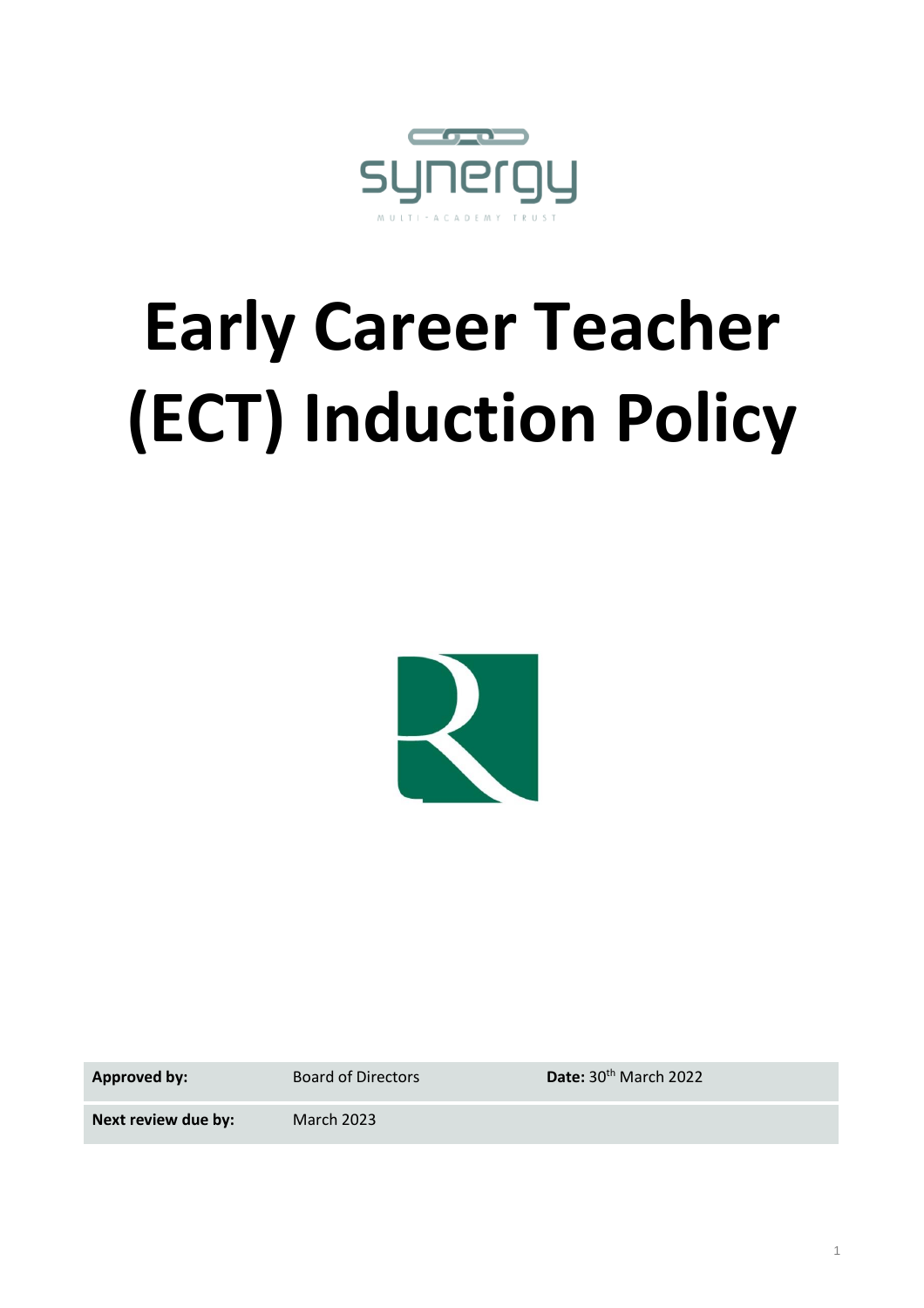# **Contents**

# <span id="page-1-0"></span>**1. Aims**

The Trust aims to:

- Run an ECT induction programme that meets all of the statutory requirements underpinned by the Early Career Framework (ECF).
- Provide ECTs with a supportive environment that develops them and equips them with the tools to be effective and successful teachers.
- Make sure all staff understand their role in the ECT induction programme.

## <span id="page-1-1"></span>**2. Newly qualified teacher (NQT) induction transitional arrangements**

This policy applies to ECTs who started their induction on or after 1 September 2021.

NQTs who have started but did not complete their induction before 1 September 2021 will continue to follow our NQT induction policy. They will have until 1 September 2023 to complete their induction within 3 terms (a single academic year) as outlined in previous NQT induction guidance. Where possible, at the discretion of the Headteacher and Appropriate Body, we will also provide them with:

- An ECF-based induction for the remainder of the NQT's 1-year induction
- An Induction Mentor for the remainder of the NQT's 1-year induction

If they don't complete their induction by 1 September 2023, they will be required at this point to switch to the full ECT induction for the remainder of their induction period. Time already spent in induction will count towards the 2-year ECT induction period.

### <span id="page-1-2"></span>**3. Legislation and statutory guidance**

This policy is based on:

- The Department for Education's (DfE's) statutory guidance Induction for early career teachers [\(England\)](https://www.gov.uk/government/publications/induction-for-early-career-teachers-england) from 1 September 2021.
- The [Early career framework reforms.](https://www.gov.uk/government/collections/early-career-framework-reforms)
- The Education [\(Induction Arrangements for School Teachers\) \(England\) Regulations 2012](http://www.legislation.gov.uk/uksi/2012/1115/contents/made)

The 'relevant standards' referred to below are the [Teachers' Standards](https://www.gov.uk/government/publications/teachers-standards).

This policy complies with our funding agreement and articles of association.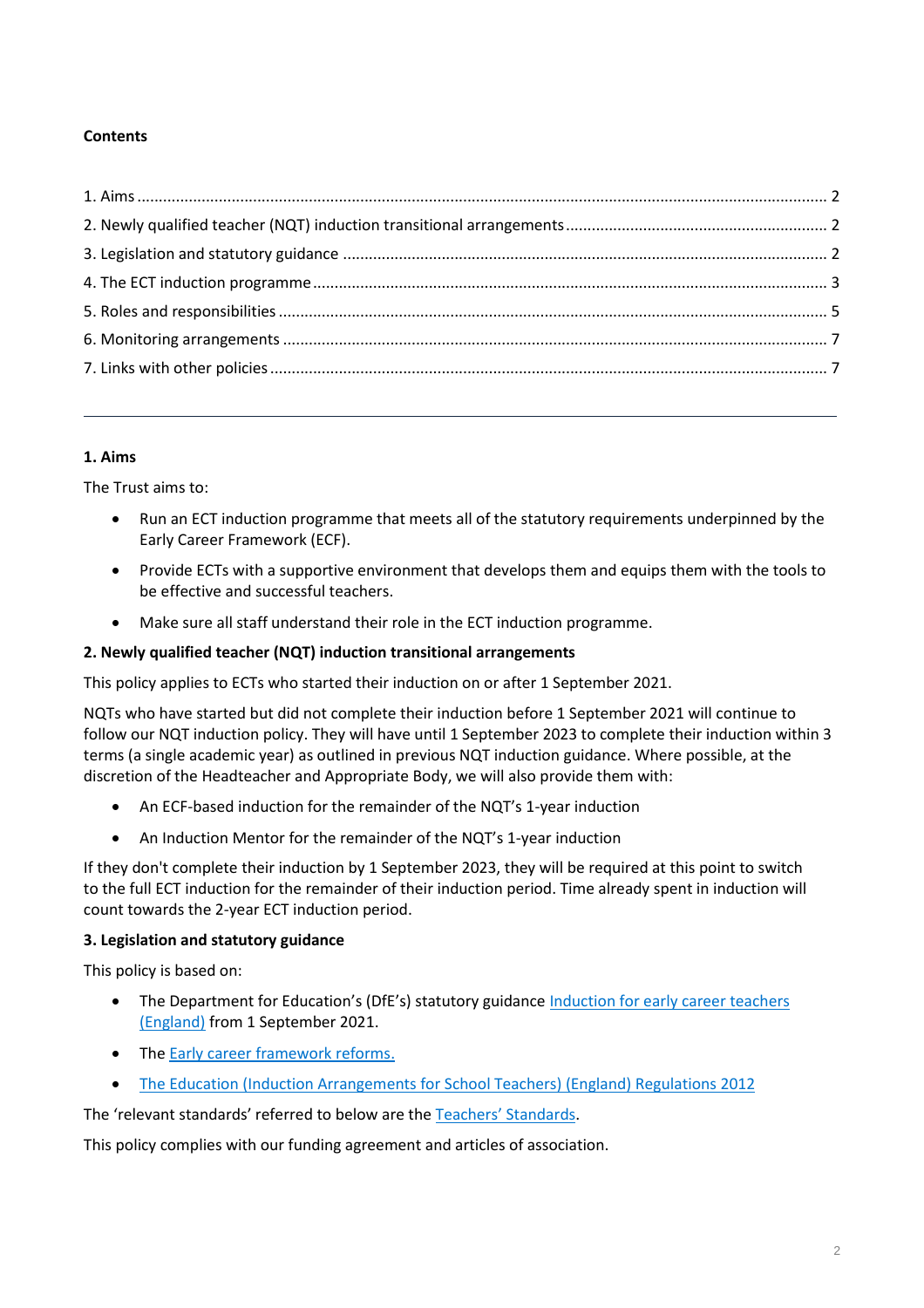# <span id="page-2-0"></span>**4. The ECT induction programme**

The induction programme will be underpinned by the ECF, enabling ECTs to understand and apply the knowledge and skills set out in the ECF.

Prior to the ECT serving their induction, the Headteacher and Appropriate Body must agree that the post is suitable.

For a full-time ECT, the induction period will typically last for 2 academic years. Part-time ECTs will serve a full-time equivalent. Up to one term of continuous employment may count towards completion of the induction period.

The ECT Induction programme is co-ordinated across the Trust by our ITT and ECT Co-ordinator, Kate Atkins.

The ECT Induction programme is quality assured by our Appropriate Body, The Julian Teaching School.

## **4.1 Posts for induction**

Each ECT will:

- Be provided with the necessary employment tasks, experience and support to enable them to demonstrate satisfactory performance against the relevant standards throughout, and by the end of, the induction period.
- Have an appointed Induction Tutor, who will have qualified teacher status (QTS).
- Have an appointed Induction Mentor, who will have QTS.

Note: Ideally, the roles of Induction Tutor and Induction Mentor should be carried out by separate individuals. In exceptional circumstances, the roles may be carried out by the same person.

- Have a reduced timetable to allow them to undertake activities in their induction programme; in their first year, this will be no more than 90% of the timetable of our existing teachers on the main pay range, and in their second year, this will be no more than 95% of the timetable of our existing teachers on the main pay range.
- Regularly teach the same class or classes.
- Take part in similar planning, teaching and assessment processes to other teachers working in similar posts.
- Not be given additional non-teaching responsibilities without appropriate preparation and support.
- Not have unreasonable demands made upon them.
- Not normally teach outside the age range and/or subjects they have been employed to teach.
- Not be presented with unreasonably demanding pupil discipline problems on a day-to-day basis.

# **4.2 Support for ECTs**

We support ECTs with:

- Their designated Induction Tutor, who will provide day-to-day monitoring and support, and coordinate their assessments.
- Their designated Induction Mentor, who will provide regular structured mentoring sessions and targeted feedback.
- Observations of their teaching at regular intervals, and follow-up discussions with prompt and constructive feedback.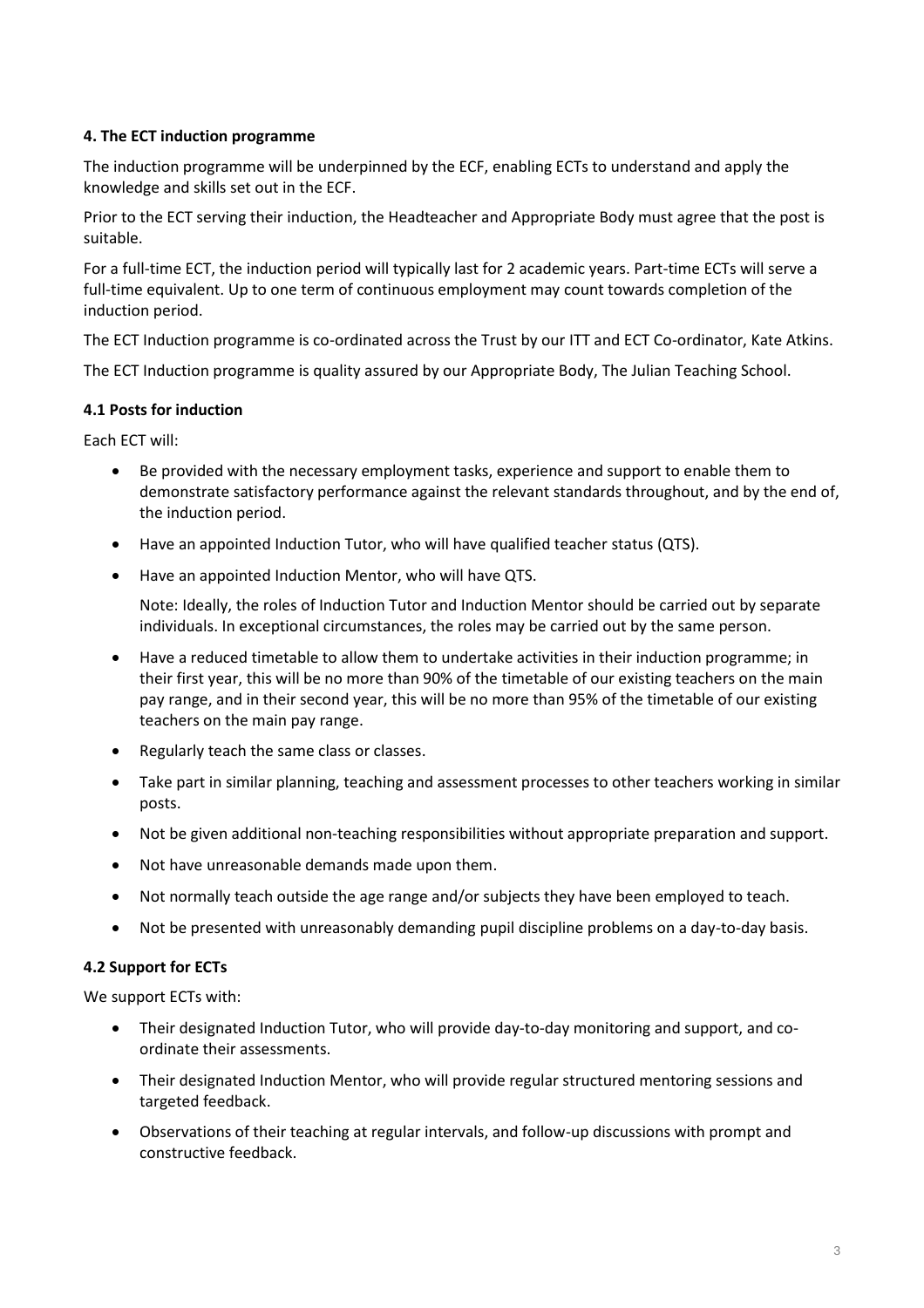- Regular professional reviews of their progress, to take place termly (except in terms where formal assessment is held), at which their Induction Tutor and Mentor will review objectives and revise them in relation to the relevant standards and their current needs and strengths.
- Chances to observe experienced teachers, either within the school or at another school with effective practice.
- School based training.
- Trust based training.
- Training organised through the Julian Teaching School Hub.

# **4.3 Assessments of ECT performance**

Formal assessment meetings will take place in the final term of the ECT's first year (term 3) and the final term of their second year (term 6), and will be carried out by the ECT's Induction Tutor or the Headteacher in liaison with the mentor.

These meetings will be informed by clear and transparent evidence gathered from progress reviews during the preceding assessment period, and drawn from the ECT's work as a teacher and from their induction programme. Copies of the evidence relied on will be provided to the ECT and the Appropriate Body.

After each formal assessment meeting, a formal assessment report will be completed that clearly shows how the ECT is performing against the relevant standards. The Headteacher will also recommend to the Appropriate Body in the final assessment report at the end of the programme as to whether the ECT's performance is satisfactory against the relevant standards.

The ECT will add their own comments, and the formal assessment report will be signed by the Headteacher, Induction Tutor and the ECT.

A copy of the formal assessment report will then be sent to the Appropriate Body. The final assessment report will be sent within 10 working days of the meeting, for the Appropriate Body to make the final decision on whether the ECT has passed their induction period.

If the ECT leaves this post after completing one term or more but before the next formal assessment would take place, the Induction Tutor or Headteacher should complete an interim assessment to ensure that the ECT's progress and performance since the last assessment is captured.

### **4.4 At-risk procedures**

If it becomes clear during a termly progress review or at the first formal assessment point that the ECT is not making sufficient progress, additional monitoring and support measures will be put in place immediately, meaning:

- Areas in which improvement is needed are identified.
- Appropriate objectives are set to guide the ECT towards satisfactory performance against the relevant standards.
- An effective support programme is put in place to help the ECT improve their performance.

The progress review record or formal assessment report will be shared with the Appropriate Body, alongside the support plan, for it to review.

If there are concerns about the ECT's progress during their subsequent progress reviews or formal assessment, as long as it is not the final formal assessment, the Induction Tutor or Headteacher will discuss this with the ECT, updating objectives as necessary and revising the support plan for the next assessment period.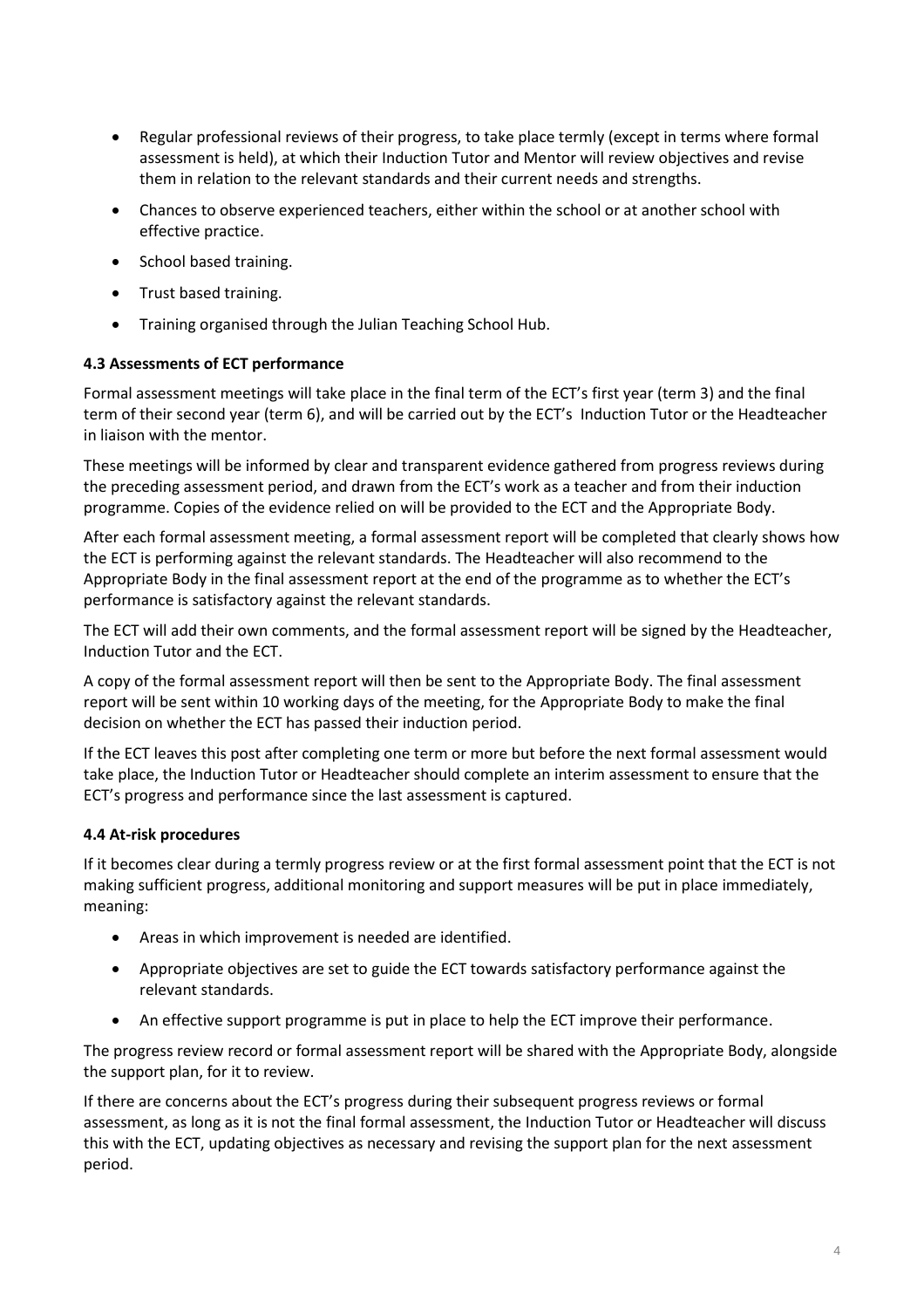# <span id="page-4-0"></span>**5. Roles and responsibilities**

## **5.1 Role of the ECT**

The ECT will:

- Provide evidence that they have QTS and are eligible to start induction.
- Meet with their Induction Tutor at the start of the programme to discuss and agree priorities, and keep these under review.
- Agree with their Induction Tutor how best to use their reduced timetable allowance and guarantee engagement with their ECF-based induction.
- Provide evidence of their progress against the relevant standards.
- Participate fully in the monitoring and development programme.
- Participate in scheduled classroom observations, progress reviews and formal assessment meetings.
- Agree with their Induction Tutor the start and end dates of the induction period, and the dates of any absences from work during the period.
- Keep copies of all assessment reports.

### **When the ECT has any concerns**, they will:

- Raise these with their Induction Tutor as soon as they can.
- Consult with their contact at the Appropriate Body at an early stage if there are difficulties in resolving issues with their Induction Tutor or within the school.

### **5.2 Role of the Headteacher**

The Headteacher will:

- Check that the ECT has been awarded QTS and whether they need to serve an induction period.
- Agree, in advance of the ECT starting, who will act as the Appropriate Body. This will be The Julian Teaching School.
- Notify the Appropriate Body when an ECT is taking up a post and undertaking induction.
- Make sure the ECT's post is suitable according to statutory guidance (see section 4.1 above).
- Make sure the Induction Tutor is appropriately trained and has sufficient time to carry out their role effectively.
- Make sure the Induction Mentor is appropriately trained and has sufficient time to carry out their role effectively.
- Make sure an appropriate ECF-based induction programme is in place.
- Make sure the ECT's progress is reviewed regularly, including through observations and feedback of their teaching.
- Make sure that formal assessments are carried out and reports completed and sent to the Appropriate Body.
- Maintain and keep accurate records of employment that will count towards the induction period.
- Make sure that all monitoring and record keeping is done in the least burdensome and most streamlined way.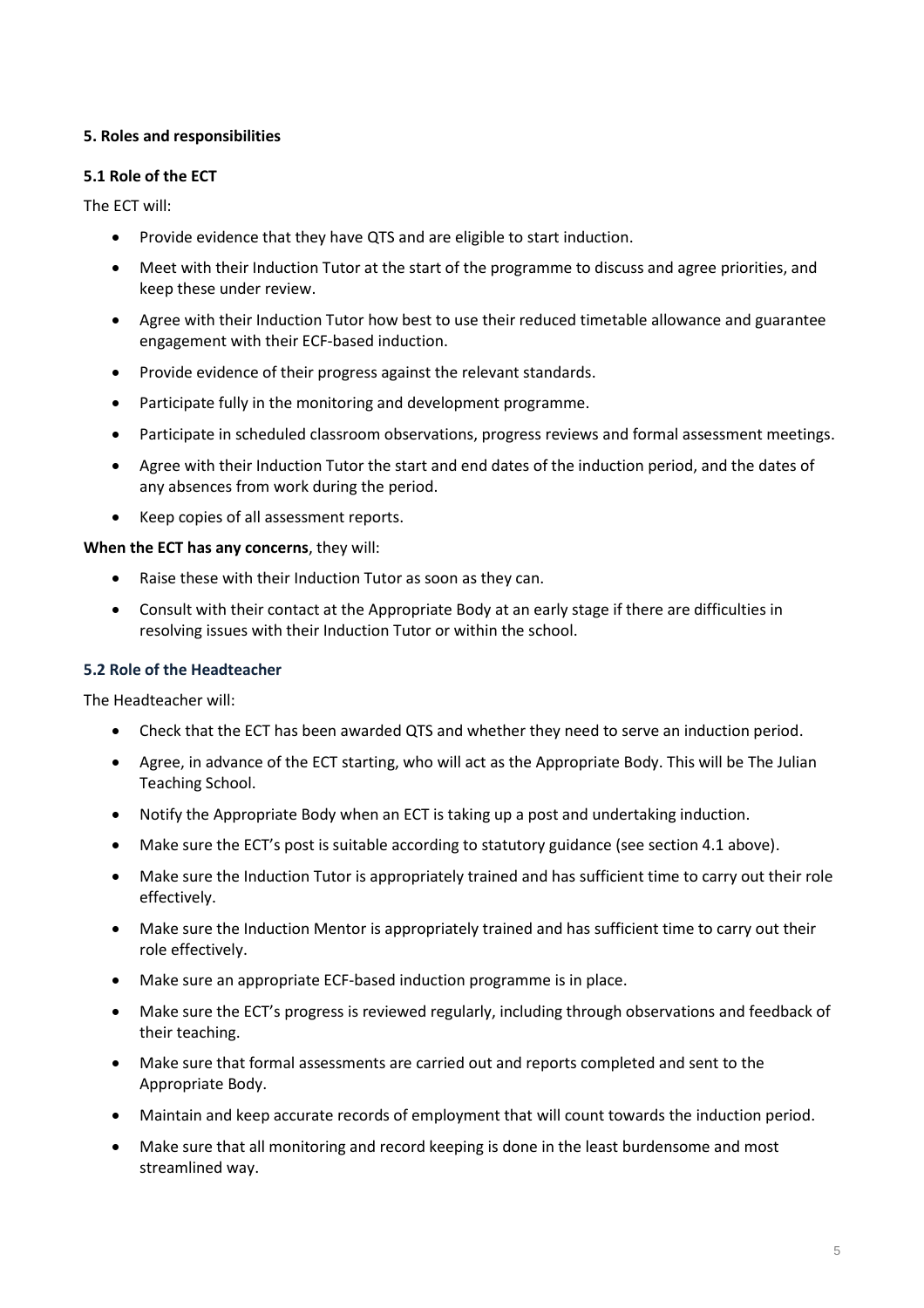- Make the Local Governing Body aware of the support arrangements in place for the ECT.
- Make a recommendation to the Appropriate Body on whether the ECT's performance against the relevant standards is satisfactory.
- Participate in the Appropriate Body's quality assurance procedures of the induction programmes as required.
- Keep all relevant documentation, evidence and forms on file for 6 years

## **5.3 Role of the Induction Tutor**

The Induction Tutor will:

- Provide guidance and effective support to the ECT(with the Appropriate Body where necessary).
- Carry out regular progress reviews throughout the induction period.
- Undertake 2 formal assessment meetings during the induction period, coordinating input from other colleagues as appropriate.
- Carry out progress reviews in terms where a formal assessment doesn't occur.
- Inform the ECT following progress reviews of their progress against the relevant standards, and share records with the ECT, Headteacher and relevant body.
- Inform the ECT during the formal assessment meeting of the judgements to be recorded on their formal assessment record and invite the ECT to add their own comments.
- Make sure that the ECT's teaching is observed and feedback is provided.
- Make sure the ECT is aware of how they can raise concerns about their induction programme or their personal progress, both within and outside of the school.
- Take prompt, appropriate action if the ECT appears to be having difficulties.
- Make sure that all monitoring and record keeping is done in the least burdensome way, and that ECTs are not asked for any evidence that requires the creation of new work.
- Meet with Mentors to ensure that mentoring is happening regularly and that all sections of the ECF are being covered.

### **5.4 Role of the Induction Mentor**

The Induction Mentor will:

- Regularly meet with the ECT for structured mentor sessions to provide targeted feedback.
- Work with the ECT, and colleagues within the school who are involved in the ECT's induction, to help make sure the ECT receives a high-quality ECF-based programme.
- Provide, or arrange, effective support including subject-specific, phase-specific, coaching and/or mentoring.
- Act promptly and appropriately if the ECT appears to be having difficulties.
- Use the induction training platform (Steplab / Ambition Institute) to ensure that all aspects of the ECF are being covered.